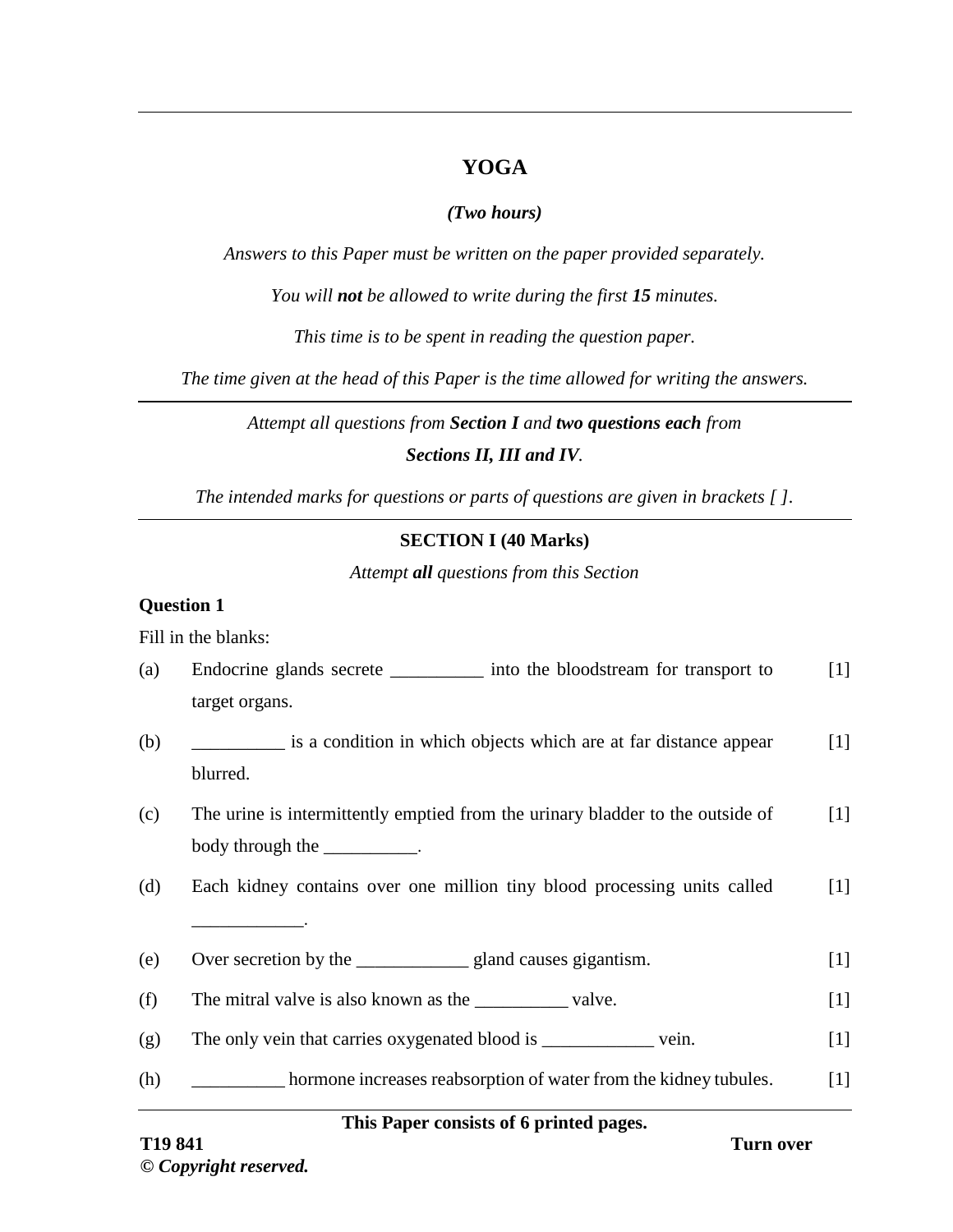### **Question 2**

State whether the following statements are *true* or *false*:

| (a) | Phagocytosis is a function of platelets.                                                                  | $[1]$ |
|-----|-----------------------------------------------------------------------------------------------------------|-------|
| (b) | The inner portion of the spinal cord consists of gray matter.                                             | $[1]$ |
| (c) | Red blood cells are responsible for blood clotting.                                                       | $[1]$ |
| (d) | The main function of cerebrum is to maintain balance of the body and<br>coordinate muscular activity.     | [1]   |
| (e) | Practice of Shirshasana improves blood circulation particularly the movement<br>of blood along the veins. | $[1]$ |
| (f) | In human eyes the yellow spot is the area of no vision and the blind spot is the<br>area of best vision.  | $[1]$ |
| (g) | The diencephalon in the brain is made up of pons and medulla oblongata.                                   | $[1]$ |
| (h) | Kidneys are the primary excretory organs that eliminate nitrogenous waste<br>chiefly urea from the blood. | $[1]$ |

### **Question 3**

Choose the correct answer from the options given in the brackets:

- (a) The asana that is the most calming for the nerves is \_\_\_\_\_\_\_\_\_. *(Urdhwa Dhanurasana, Sarvangasana, Marichyasana III)*  $[1]$
- (b) \_\_\_\_\_\_\_\_\_ carry / carries waste from the kidney to the bladder. *(Urethra, Ureters, Renal pelvis)*  $[1]$
- (c) The \_\_\_\_\_\_\_\_\_\_ is a portion of the nephron between the loop of Henle and the collecting duct. *(Bowman's Capsule, Distal convoluted tubule, Proximal convoluted tubule)*  $[1]$
- (d) The systolic value of blood pressure in normal healthy human is\_\_\_\_\_\_\_\_\_\_\_\_. *(140-190mm, 100-140mm, 100-200mm)* [1]
- (e) \_\_\_\_\_\_\_\_\_\_\_\_ carries impulses from one hemisphere of the cerebellum to the [1]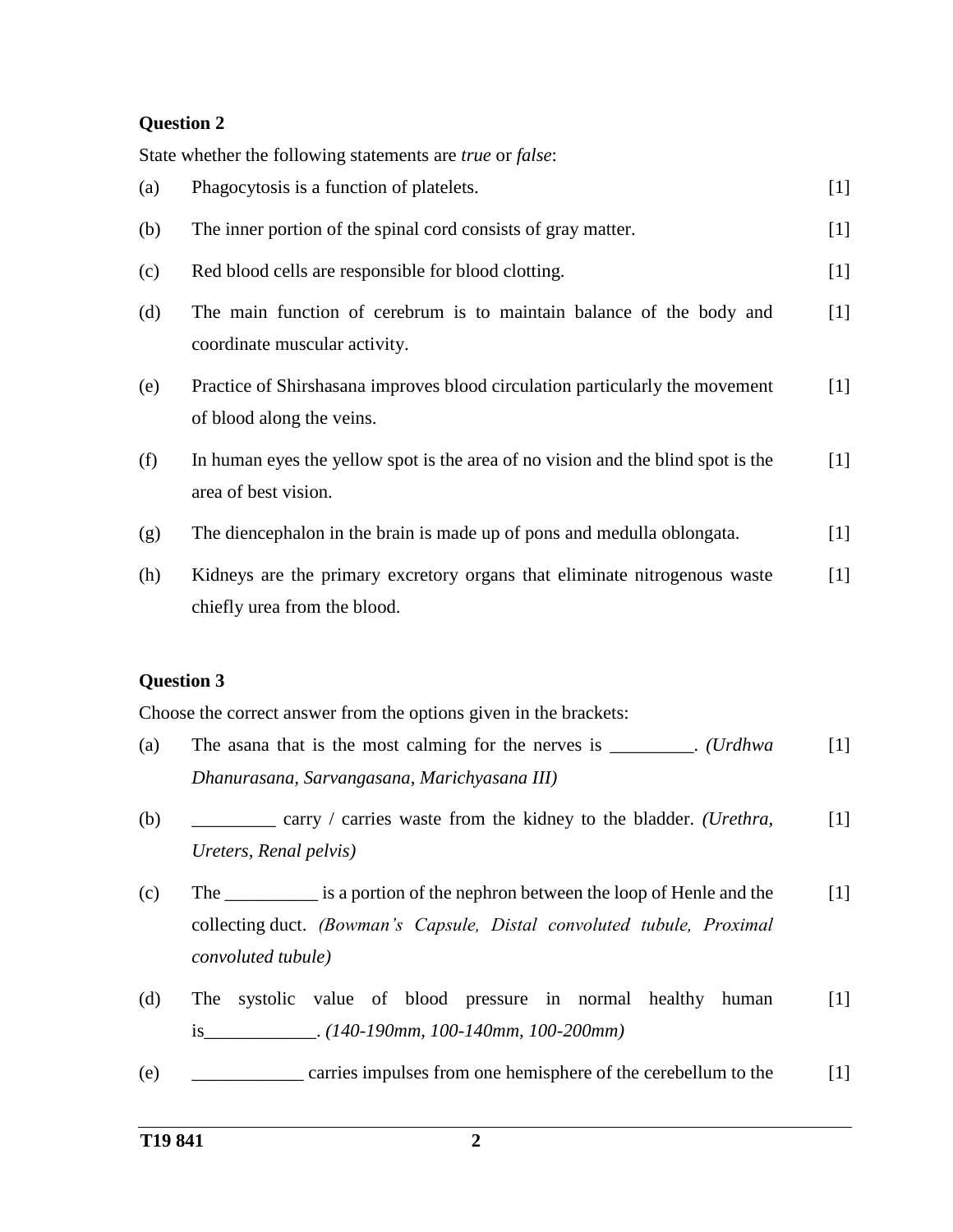other hemisphere and coordinates muscular movements on both the sides of the body. *(Forebrain, Pons, Spinal Cord)*

- (f) The protective layer covering the heart is known as \_\_\_\_\_\_\_\_\_\_\_. *(Pleura, Pericardium, Piamater)* [1]
- (g) When the lens of the eye turns opaque it causes a condition called \_\_\_\_\_\_\_\_\_\_\_. *(Night blindness, Colour blindness, Cataract)* [1]
- (h) Glucagon is a hormone produced by the \_\_\_\_\_\_\_\_\_\_ cells. *(Alpha, Delta, Beta)* [1]

### **Question 4**

Match the items in the two columns given below:

| (a) | Hind Brain   | (i)<br>Vein              | $[1]$ |
|-----|--------------|--------------------------|-------|
| (b) | Glomerulus   | Ultrafiltration<br>(ii)  | $[1]$ |
| (c) | Narrow lumen | (iii) Ear Ossicles       | $[1]$ |
| (d) | Stirrup      | (iv) Pons                | $[1]$ |
| (e) | Forebrain    | Artificial kidney<br>(v) | $[1]$ |
| (f) | Dialysis     | (vi) Artery              | $[1]$ |
| (g) | Wide lumen   | (vii) Lymph glands       | $[1]$ |
| (h) | Tonsils      | (viii) Thalamus          | $[1]$ |

# **Question 5**

Select the **odd one** out: (a) Night-blindness, Astigmatism, Hyperopia, Deafness. [1] (b) Cerebrum, Cerebellum, Capillaries, Pons. [1] (c) Simple goitre, Exophthalmic goitre, Myxoedema, Diabetes Insipidus. [1] (d) Urethra, Uterus, Urinary Bladder, Urethra. [1]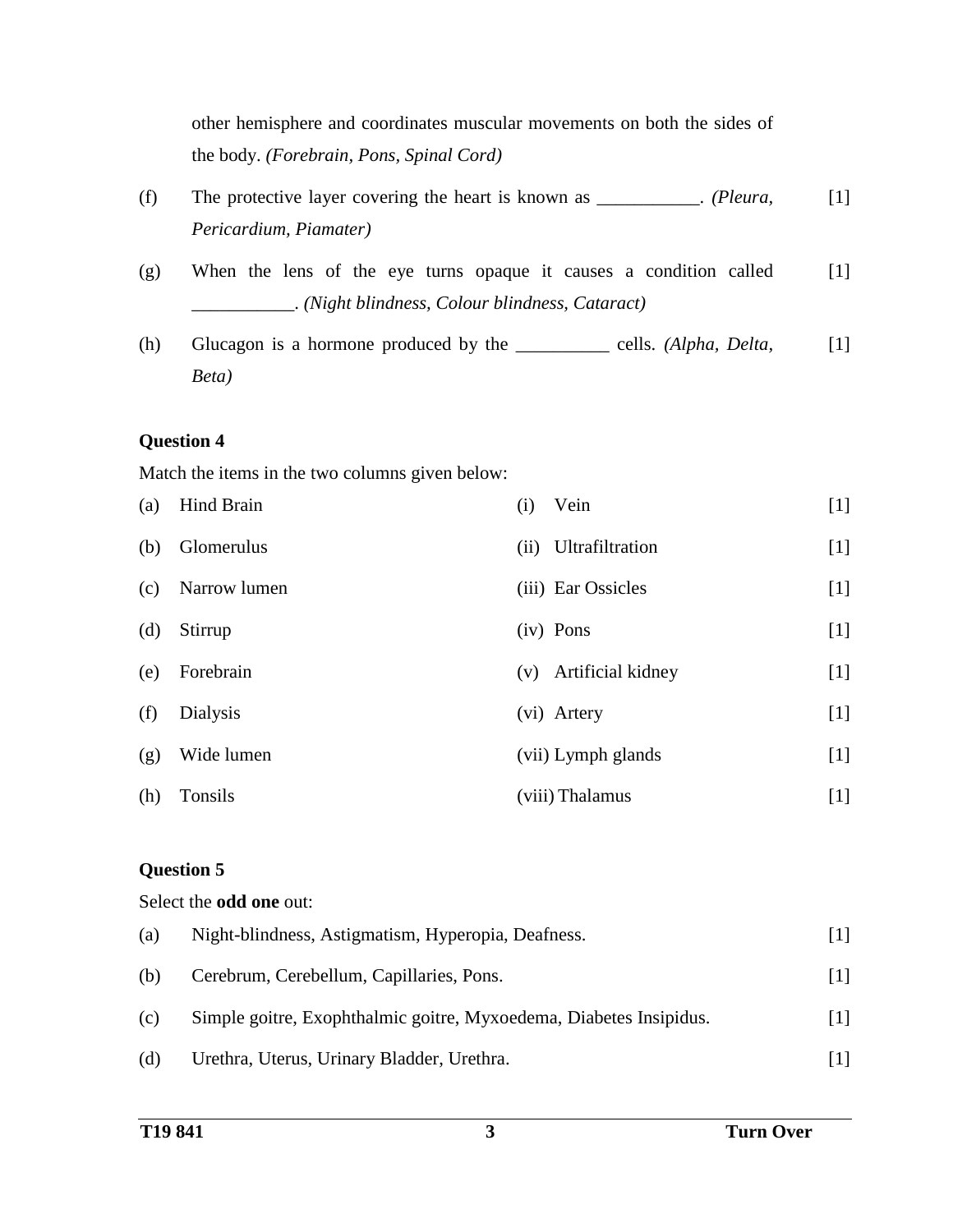| (e) | Serum, Acetylcholine, Plasma, Lymph.          |  |
|-----|-----------------------------------------------|--|
| (f) | Hepatic vein, Renal vein, Aorta, Vena Cava.   |  |
| (g) | Dura mater, Pia mater, Gray matter, Arachnoid |  |
| (h) | Liver, Pituitary, Thyroid, Adrenal            |  |

# **SECTION II (20 Marks)**

# *Answer any two questions from this Section*

# **Question 6**

|     | With respect to Ved Vyasa answer the following questions:                       |       |
|-----|---------------------------------------------------------------------------------|-------|
| (a) | Write notes on the following works of Ved Vyasa:                                | [8]   |
|     | <b>Brahman Sutras</b><br>(i)                                                    |       |
|     | (ii) The Mahabharata                                                            |       |
|     | (iii) The Bhagwatam                                                             |       |
|     | (iv) The Puranas                                                                |       |
| (b) | What was his relationship with the following people:                            | $[2]$ |
|     | Satyavati<br>(i)                                                                |       |
|     | (ii) The Pandavas                                                               |       |
|     | <b>Question 7</b>                                                               |       |
|     | With respect to <i>Narsi Mehta</i> answer the following questions:              |       |
| (a) | Write about any three miracles that happened during Narsi's life that prove his | [6]   |
|     | greatness to us.                                                                |       |
| (b) | Write notes on Narsi's composition "Vaishnav Jan To Tene Kahiye je"             | $[2]$ |
| (c) | Narsi's life teaches us the importance of having faith in the existence of God. | $[2]$ |
|     | How important is faith to you? Why?                                             |       |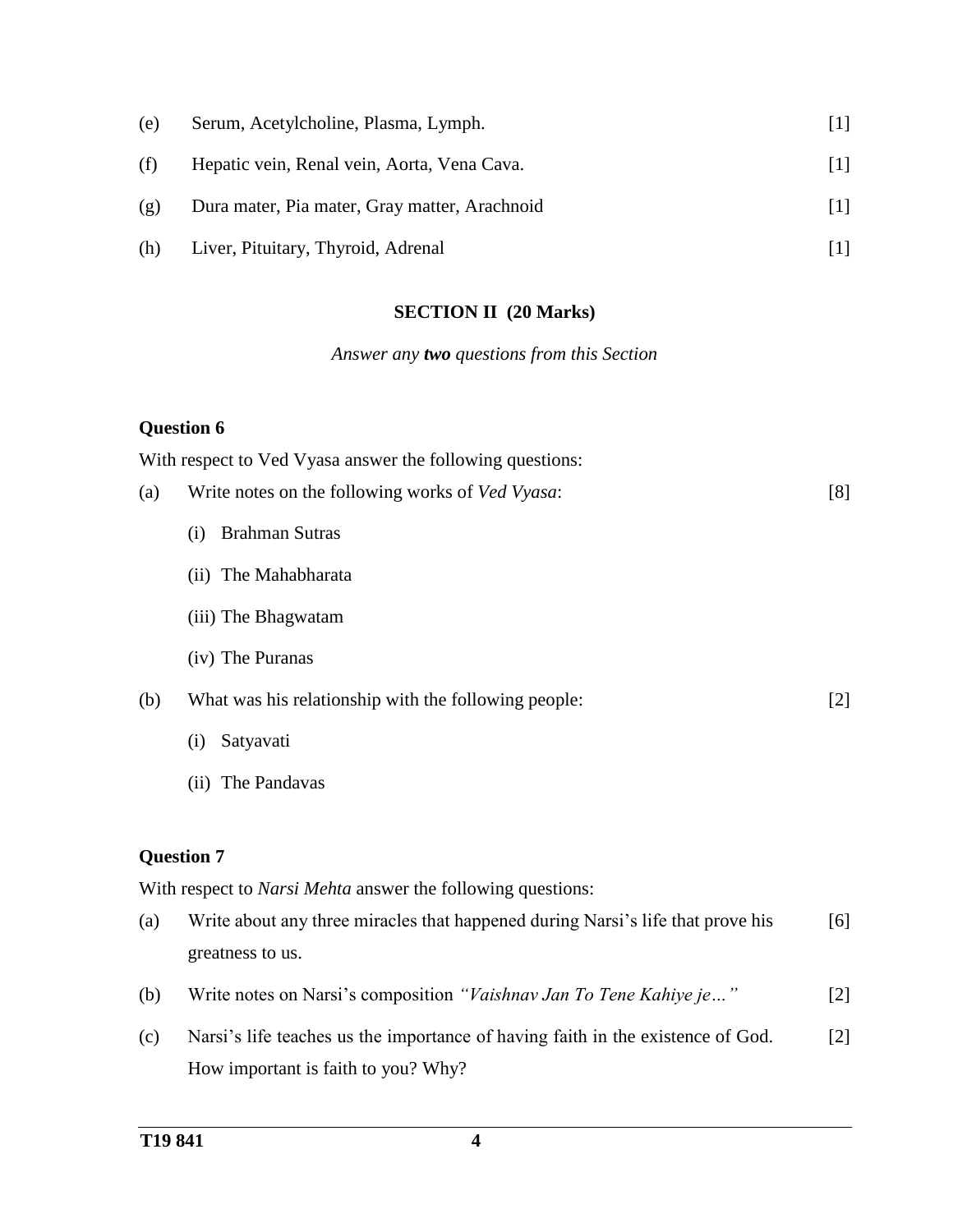# **Question 8**

With respect to Yajnavalkya write about the following:

| (a) | His relationship with Vaisampayana and the Krishna Yajurveda. | [4]               |
|-----|---------------------------------------------------------------|-------------------|
| (b) | His relationship with King Janak.                             | $\lceil 2 \rceil$ |
| (c) | His relationship with Surya Bhagwan and the Shukla Yajurveda. | $[2]$             |
| (d) | His relationship with Gargi and the Yoga Yajnavalkya Samhiti  | [2]               |

# **SECTION III (20 Marks)**

# *Answer any two questions from this section*

## **Question 9**

| Explain the following terms with reference to Patanjali's Yoga Sutras. | $[10]$ |
|------------------------------------------------------------------------|--------|
|------------------------------------------------------------------------|--------|

- (a) Vairagya
- (b) Sabija Samadhi
- (c) Avidya
- (d) Chitta Prasadanam
- (e) Swadhyaya

# **Question 10**

| T <sub>19</sub> 841 | 5                                                                              | <b>Turn Over</b>  |
|---------------------|--------------------------------------------------------------------------------|-------------------|
| (c)                 | Explain the term Ishwar Pranidhan as explained to us in Patanjali Yoga Sutras. | $[2]$             |
| (b)                 | Write a short note on Kriya Yoga of Sage Patanjali.                            | $\lceil 3 \rceil$ |
|                     | What are the three aspects that constitute Samyama?                            |                   |
|                     | Explain Samyama.                                                               |                   |
| (a)                 | In the third pada of sage Patanjali's Yoga Sutra he mentions Samyama.          | $\lceil 5 \rceil$ |
|                     | <b>Question 11</b>                                                             |                   |
|                     |                                                                                |                   |
| (c)                 | Write in detail on any three Antarayas.                                        | [6]               |
| (b)                 | State the names of all the Antarayas as per Sage Patanjali's Sutra 1.30.       | $[3]$             |
| (a)                 | What is the meaning of Antarayas or Chitta Vikshepas?                          | $[1]$             |